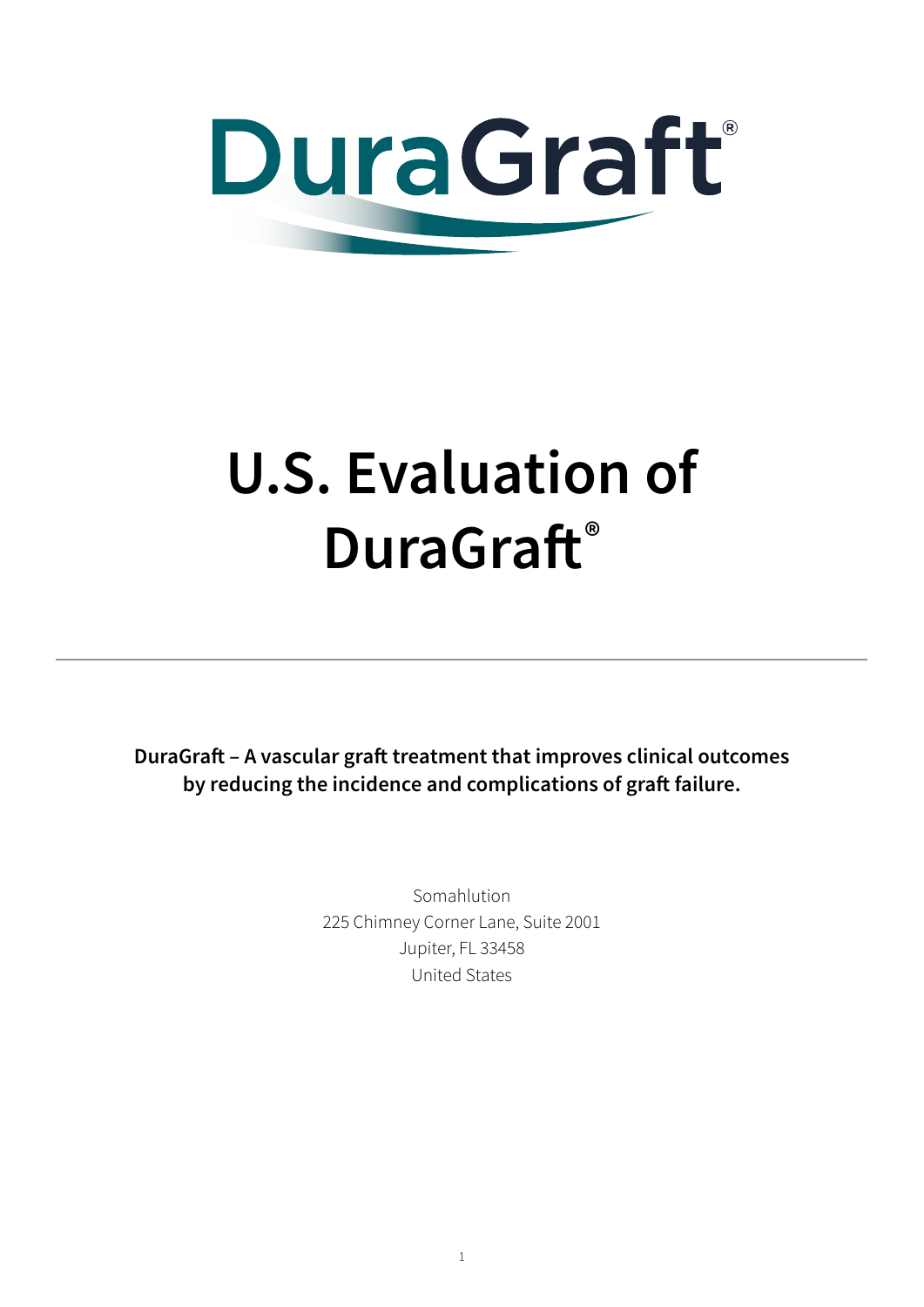# **1 Introduction**

# **1.1 Coronary Artery Disease and Coronary Artery Bypass Graft (CABG) Surgery**

An estimated 15.5 million patients in the United States have Coronary Artery Disease (CAD), a debilitating and often deadly disease. Each year, 1.5 million individuals with CAD suffer an acute Myocardial Infarction (MI) and about 600,000 of those patients die. CABG is the last resort treatment for many CAD patients.

To address the medical need that CAD presents, drugs, devices, and procedures, all with unique risks and benefits have been developed to detect, manage, treat and/or prevent the disease. Practice guidelines related to the use of these products and procedures have been jointly created by the American College of Cardiology Foundation (ACCF) and the American Heart Association (AHA). Specific guidelines for Coronary Artery Bypass Graft Surgery (CABG), the surgical procedure used to bypass coronary artery blockages and restore blood flow to the heart were also drafted by the ACCF/AHA task force. According to these guidelines, CABG is the only treatment option for many patients and is the preferred treatment for many other patients. Approximately 400,000 procedures are performed annually in the U.S. alone. $(1)$ 

Multiple native vessels are bypassed in most CABG surgeries, and autologous saphenous vein grafts are used in 85% of CABG surgeries worldwide. Unfortunately, the durability and patency of bypass grafts are significantly compromised by Vein Graft Disease (VGD) in a process that begins during the CABG surgery itself. VGD is the principal cause of both early (within 30 days) and intermediate/late vein graft failure.

# **1.2 CABG Surgery and Vein Graft Failure**

While CABG inarguably saves lives, 12-month vein graft failure (VGF) rates remain unacceptably high, predisposing the patient to death, MI and the need for re-intervention. The PREVENT IV study carried out by the Duke Clinical Research Institute (DCRI), the largest prospective study to evaluate VGF post-CABG, found the angiographic 12-month patient-level VGF rate to be 46% and the graft-level VGF rate to be 29%.<sup>(2)</sup> Recent sub-analyses of this data by DCRI demonstrated that amongst the dozens of factors evaluated, few factors were found to correlate with the subsequent development of VGF, and these factors were almost exclusively due to intraoperative damage that occurred primarily during the ischemic storage period.<sup>(3,4)</sup>

The intraoperative damage that occurs to vein grafts triggers the progressive process of VGD that encompasses the pathophysiological changes that occur in vein grafts following their use in surgical grafting. As VGD progresses, vein grafts lose their ability to adapt to the post-grafting environment leading to thrombus formation, intimal hyperplasia and atherosclerosis. VGD that progresses to VGF may result in death, myocardial infarction, the need for repeat revascularization and poorer quality of life. Since the success rate of re-intervention of a failed graft is poor, addressing early vein graft disease in the primary graft is crucial.<sup>(5)</sup>

#### **1.3 Clinical Evaluation of DuraGraft® Overview**

DuraGraft is a one-time intraoperative vascular graft treatment designed to prevent graft disease and failure and reduce the clinical complications associated with graft failure.

A large retrospective study of over 2400 patients has shown the benefit of intraoperative DuraGraft treatment on both short and long term clinical outcomes in patients undergoing CABG surgery at the Boston VA Medical Center when compared to patients receiving no treatment. Data was collected from 2436 patients between the ages of 29-92 undergoing CABG surgery with at least one vein graft. The main exposure variable was intraoperative treatment with DuraGraft. No vein treatment was used between 1996-1999, while DuraGraft vein treatment was used exclusively between 2001-2004. Therefore, exposure groups were defined based on date of initial CABG surgery.

Multiple short-term and long-term outcomes events were examined. Short-term outcomes were defined as events occurring within 30 days of surgery. Long-term outcomes were defined as events occurring after 30 days and included major adverse cardiovascular events (MACE), repeat revascularization (CABG/PCI), non-fatal MI and death.

Propensity matching was performed and data analysis was performed as a crude analysis on all patients as well as with only subjects included in the IPW adjusted models and finally as an IPW adjusted analysis. Cox proportional hazards regression analyses were performed to examine the association between DuraGraft treatment and long-term outcomes.

The intraoperative treatment of grafts with DuraGraft as compared to untreated grafts was shown to be associated with highly and statistically significant reductions in complications associated with VGF (non-fatal MI, repeat revascularization, and MACE). These improvements indicate that intraoperative treatment of veins with DuraGraft provides short- and long-term benefits to the patient. This study represents any notable improvement for clinical outcomes following CABG surgery for the first time in CABG history.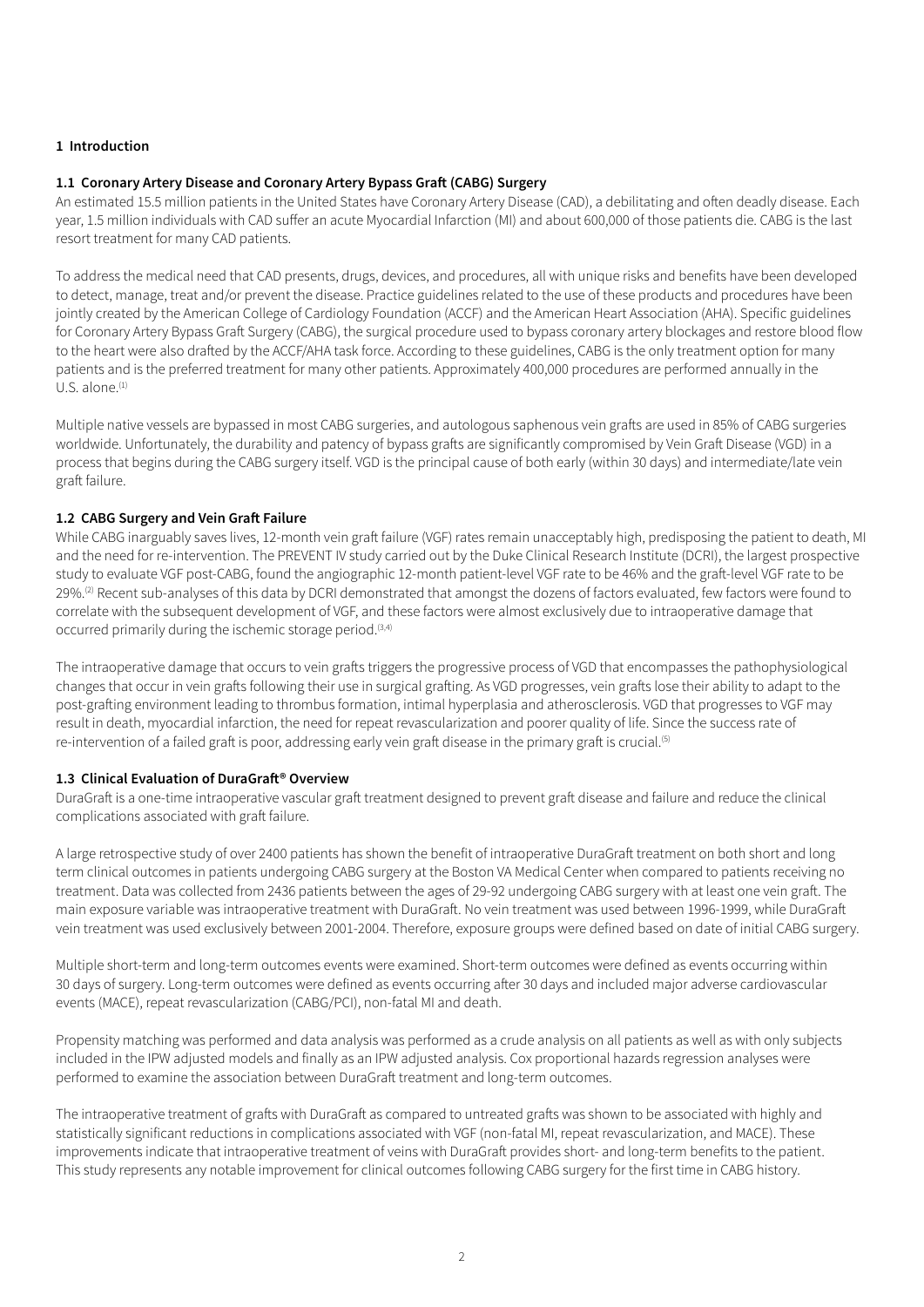

# **1.4 Human Clinical Investigations Methods, Results and Discussion**

The VA-Roxbury Study is an independent Physician Investigator (PI) initiated, single-center, multi-surgeon, retrospective, comparative clinical trial conducted to assess the safety and impact of DuraGraft® treatment on both short and long-term clinical outcomes in patients who underwent CABG with saphenous vein grafts (SVGs) at the Boston VA Medical Center. The time interval (1996-1999) selected for this analysis represents a time period when vein graft treatment was not available during CABG surgery and a time period after the center changed to exclusively intraoperatively treating grafts with DuraGraft (2001-2004). Year 2000 was omitted from this analysis by the PI due to the transition of the implementation of DuraGraft treatment into the clinic and the uncertainty of its use in CABG patients during the transition period.

Data was extracted from a total of 2,436 patients who underwent a CABG procedure with at least one SVG from 1996-1999 (No Treatment n=1,400 pts.) and 2001-2004 (DuraGraft Treatment n=1,036 pts.). The median age was 65 for the No Treatment group and 66 for the DuraGraft group. Patient demographics are shown below **(Table: 1)**. Patients were excluded from the study if they had a prior history of CABG, had no use of SVG, or underwent additional procedures during the CABG surgery. Propensity scores were calculated with a multivariate logistics regression model using DuraGraft exposure as the outcome and any potential confounders as predictors. Inverse Probability Weights (IPWs) were calculated as the inverse probability of the treatment received using propensity scores. For each outcome, a crude analysis with all subjects (2436), a crude analysis with only subjects included in the IPW adjusted models (2065), and an IPW adjusted analysis (2065) were conducted. The two crude analyses were performed to evaluate any potential bias that might be caused by missing informative data.

Based on limited data availability prior to the year 2000 and because data did not fit the Cox Proportional Hazards assumption, long-term analyses were performed starting at 1000 days post CABG. This does not mean however that there were no effects prior to 1000 days; only that analysis is difficult at earlier times for the reasons stated. Where possible< 30 day data is also shown.

|              | Demographic     | <b>No Treatment</b> | <b>Treatment</b> | P-Value |  |
|--------------|-----------------|---------------------|------------------|---------|--|
| Gender*      | Male            | 1383 (99.00%)       | 1029 (99.32%)    |         |  |
|              | Female          | 14 (1.00%)          | $7(0.68\%)$      | 0.3894  |  |
| Age          | (Years)         | 65.80±9.66          | 66.74±9.55       | 0.0182  |  |
| Race**       | White           | 1335 (96.04%)       | 996 (94.89%)     |         |  |
|              | <b>Black</b>    | 31(2.23%)           | 24 (2.36%)       | 0.2258  |  |
|              | Other           | 24 (1.73%)          | 28 (2.75%)       |         |  |
| Ethnicity*** | Hispanic/Latino | $7(0.85\%)$         | 8 (0.92%)        |         |  |
|              |                 | 818 (99.15%)        | 864 (99.08%)     | 0.8795  |  |

# **Table 1: Patient demographics for this study**

\*3 Missing Values; \*\*28 Missing Values; \*\*\*739 Missing Values

# **1.4.1 Long-term Results Evaluating Non-Fatal MI**

Starting from 1000-days post-CABG, the data demonstrates that DuraGraft Treatment as compared to No Treatment had protective effects and statistically significantly reduced the rate of non-fatal MI.

Both crude and IPW adjusted analyses demonstrate that DuraGraft is significantly associated with decreased likelihood of non-fatal acute MI as compared to No Treatment starting at 1,000 days after CABG surgery. The crude analysis demonstrated a statistically significant 47% reduced risk of a non-fatal MI while the IPW adjusted analysis demonstrated a statistically significant 50% reduction in risk (crude HR, 0.527; 95% CI: 0.425, 0.653; *p* = <.0001 /adjusted HR, 0.496; 95% CI: 0.348, 0.707; *p* = 0.0001) **(Table: 2, Figure: 1 )**. The Cox regression analysis also shows that DuraGraft has continued benefit long-term in that the rate of non-fatal MI continues to be further reduced through at least 12 years post-CABG implying that DuraGraft has extended long-term benefits for the patient **(Figure: 1)**.

It is interesting to note that despite the limitations with data analysis prior to 1000 days-post CABG, non-fatal MI was still observed to be significantly reduced in patients receiving DuraGraft treatment when analysis starts at 30-days post-CABG **(Table: 2)**. The crude model shows that subjects who received DuraGraft had a statistically significant 31% reduction in the rate of non-fatal MI as compared to patients who received no treatment (HR: 0.687, 95% CI: 0.585, 0.806; *p* = <.0001). After adjusting for IPWs, subjects who received DuraGraft also showed a statistically significant 36% reduction in the rate of non-fatal acute MI as compared to those who received No Treatment (Adjusted HR: 0.638, 95% CI: 0.499, 0.815; *p* = 0.0003).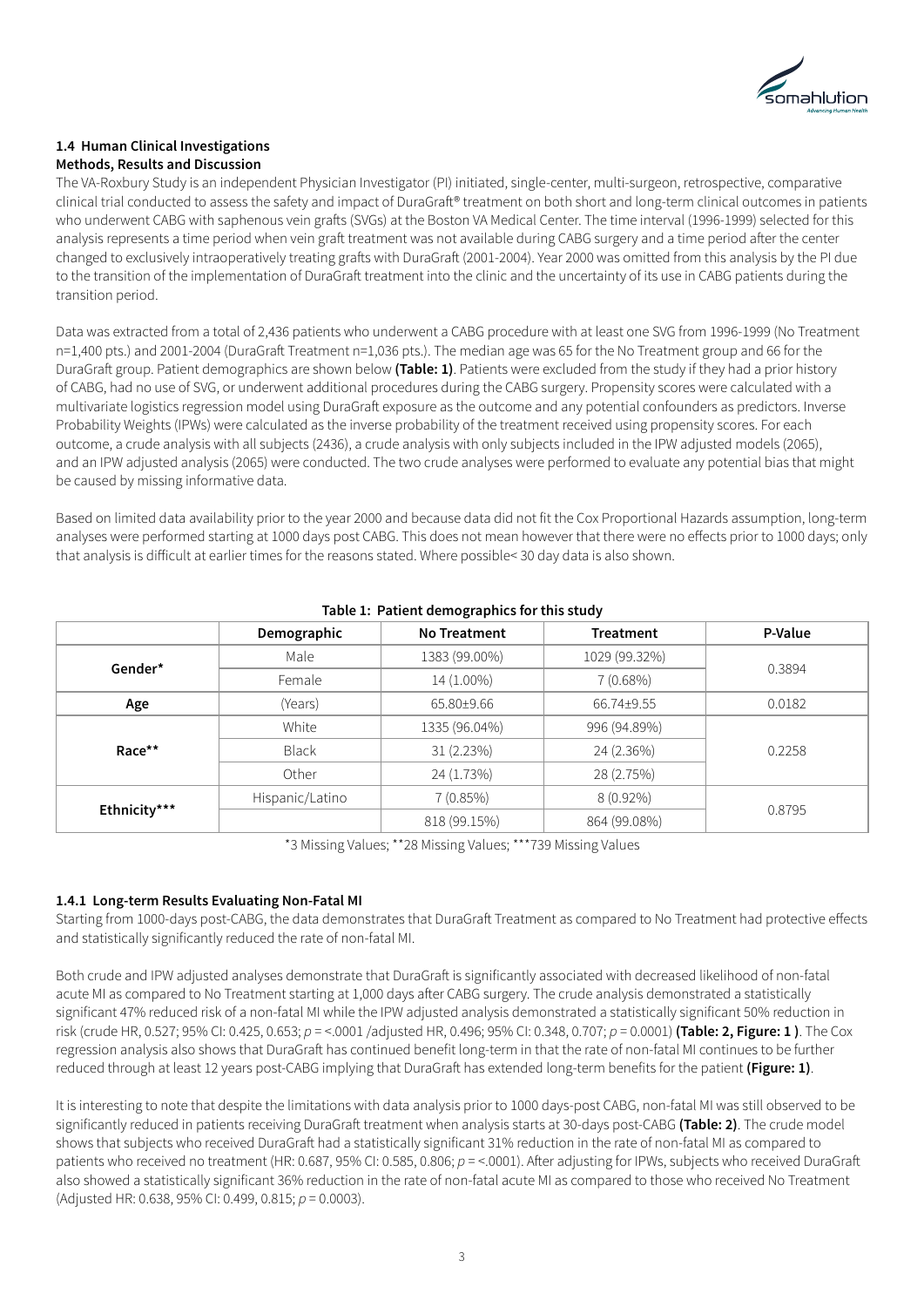| <b>Outcome</b>     | Start<br>(days post CABG) | Model                  | <b>Hazard Ratio</b> | Lower CI | Upper CI | P-Value  |
|--------------------|---------------------------|------------------------|---------------------|----------|----------|----------|
| Non-fatal Acute MI | 1,000                     | Crude, All<br>Subjects | 0.527               | 0.425    | 0.653    | < 0.0001 |
| Non-fatal Acute MI | 1,000                     | <b>IPW Adjusted</b>    | 0.496               | 0.348    | 0.707    | 0.0001   |
| Non-fatal Acute MI | >30                       | Crude, All<br>Subjects | 0.687               | 0.585    | 0.806    | < 0.0001 |
| Non-fatal Acute MI | >30                       | IPW Adjusted           | 0.638               | 0.499    | 0.815    | 0.0003   |

**Table 2: Long-Term Non-Fatal Acute MI**





#### **1.4.2 Long-term Results Evaluating Revascularization**

Starting from 1000 days-post CABG, the data demonstrates that DuraGraft Treatment as compared to No Treatment had protective effects in that the rate of repeat revascularization is significantly reduced in the DuraGraft treatment group. Both crude and IPW adjusted models show that DuraGraft is significantly associated with decreased likelihood of repeat revascularization starting at 1,000 days post-CABG through five years as compared to No Treatment. The crude analysis demonstrates a statistically significant 35% reduced risk of repeat revascularization while the IPW adjusted analysis demonstrated a statistically significant 38% reduced risk of repeat revascularization (crude HR, 0.651; 95% CI: 0.509, 0.833; *p* = 0.0006 /IPW adjusted HR, 0.622; 95% CI: 0.404, 0.955; *p* = 0.0300) **(Table: 2, Figure: 2)**.

| <b>Outcome</b>              | <b>Start</b><br>(days post CABG) | Model                  | <b>Hazard Ratio</b> | <b>Lower CI</b> | Upper CI | P-Value |
|-----------------------------|----------------------------------|------------------------|---------------------|-----------------|----------|---------|
| Repeat<br>Revascularization | 1,000                            | Crude, All<br>Subjects | 0.651               | 0.509           | 0.833    | 0.0006  |
| Repeat<br>Revascularization | 1,000                            | <b>IPW Adjusted</b>    | 0.622               | 0.404           | 0.955    | 0.0300  |

The Cox regression analysis also shows that DuraGraft has continued benefit in that the rate of repeat revascularization continues to be reduced through at least 12 years post-CABG implying that DuraGraft has extended long-term benefit for the patient **(Figure: 2)**.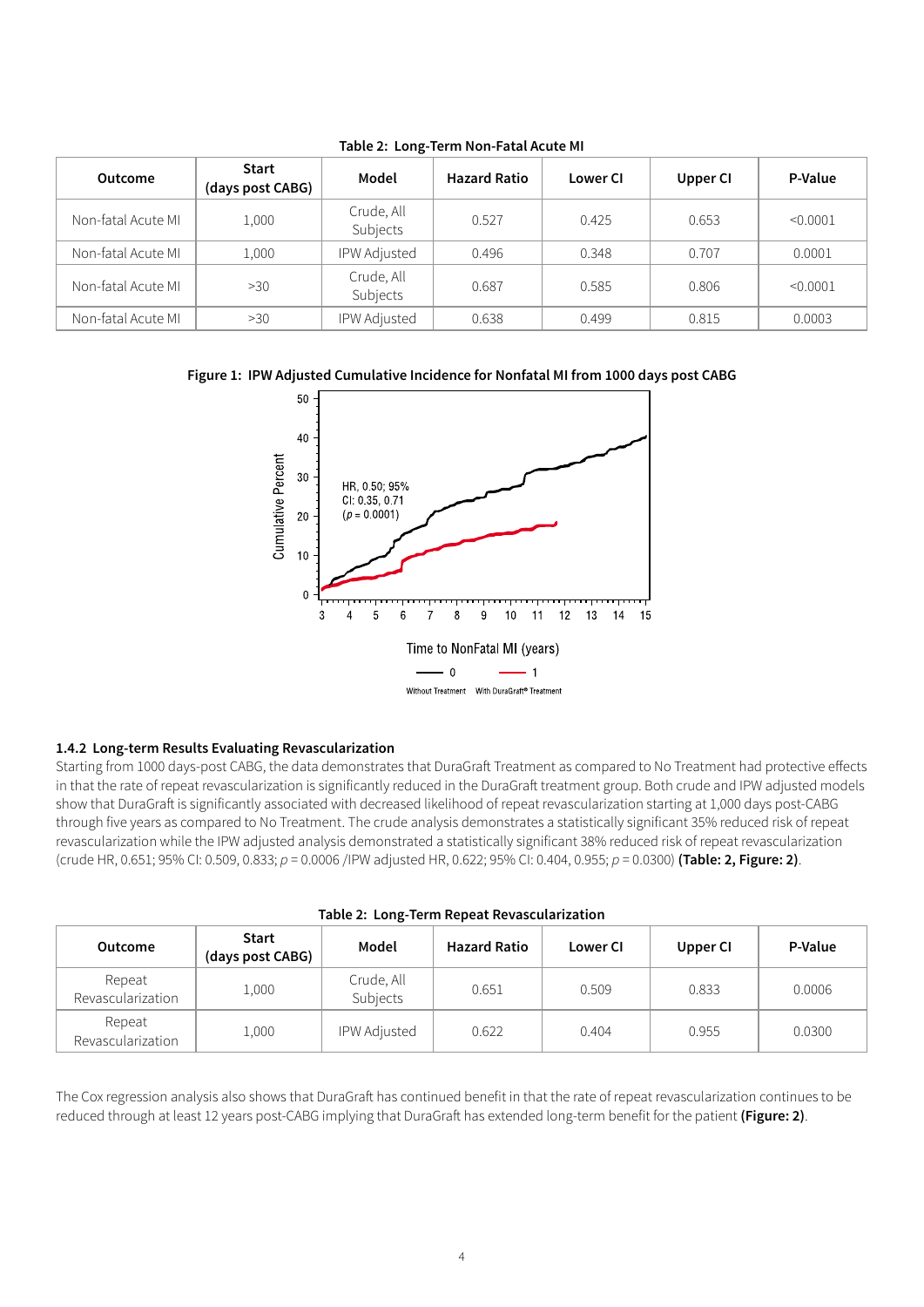





## **1.4.3 Long-term Results Evaluating Death**

Both crude and IPW adjusted models demonstrate that DuraGraft was not significantly associated with an increased likelihood of "all cause death" after beginning 30 days or 1,000 days post-CABG surgery through five years post-CABG as compared to No Treatment (crude HR, 0.922; 95% CI: 0.820, 1.037; *p* = 0.1765/ adjusted HR, 0.906; 95% CI: 0.755, 1.088; *p* = 0.2907) Data shown only for beginning 30 days after CABG surgery **(Table: 3, Figure: 3)**. Therefore, the use of DuraGraft in CABG surgery does not influence the likelihood of all-cause death as these events occurred with similar frequency in both the DuraGraft treatment and the untreated groups.

| Table 3. Long-Term All Cause Death |                              |                        |                     |                 |          |         |  |
|------------------------------------|------------------------------|------------------------|---------------------|-----------------|----------|---------|--|
| <b>Outcome</b>                     | Start<br>(days post<br>CABG) | Model                  | <b>Hazard Ratio</b> | <b>Lower CI</b> | Upper CI | P-Value |  |
| Death                              | 1,000                        | Crude, All<br>Subjects | 0.922               | 0.820           | 1.037    | 0.1765  |  |
| Death                              | 1,000                        | <b>IPW Adjusted</b>    | 0.906               | 0.755           | 1.088    | 0.2907  |  |

# **Table 3: Long-Term All Cause Death**

#### **Figure 3: IPW Adjusted Cumulative Incidence for Death from 30 days post CABG**

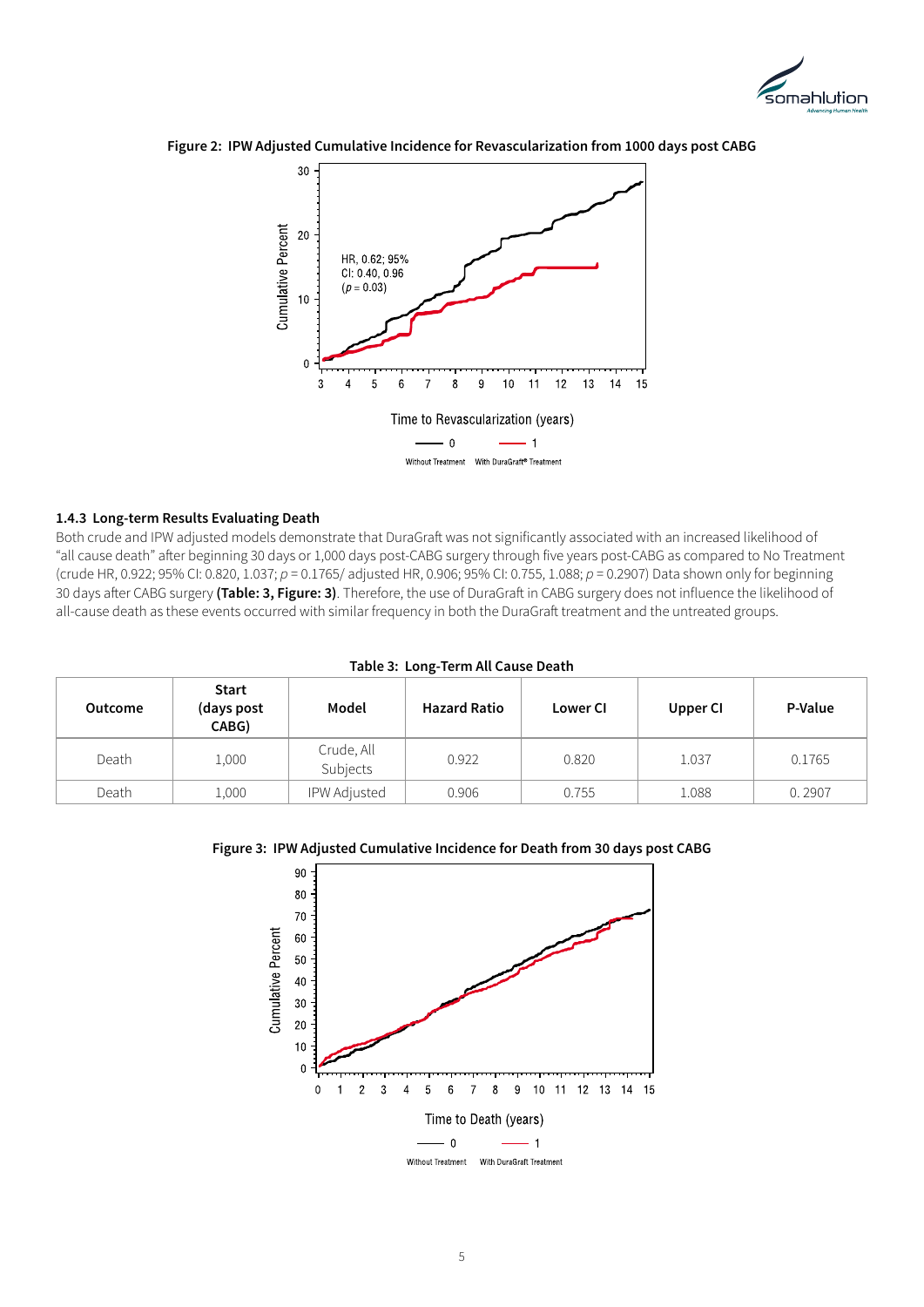# **1.4.4 Long-term Results Evaluating MACE**

Starting at 1000 days post CABG, the data demonstrates that DuraGraft® Treatment as compared to No Treatment reduced the incidence of MACE composite events. Both crude and IPW adjusted models demonstrate that DuraGraft is significantly associated with decreased likelihood of the occurrence of MACE starting at 1,000 days post-CABG surgery through five years post-CABG as compared to No Treatment (crude HR, 0.751; 95% CI: 0.611, 0.923; *p* = 0.0065/ adjusted HR, 0.707; 95% CI: 0.525, 0.952; *p* = 0.022) **(Table: 4, Figure: 4)**. The reduction in MACE was driven by the reduction in both non-fatal MI and repeat revascularization.

| Table 4: Long-Term MACE |                                  |                        |                     |                 |          |         |
|-------------------------|----------------------------------|------------------------|---------------------|-----------------|----------|---------|
| <b>Outcome</b>          | <b>Start</b><br>(days post CABG) | Model                  | <b>Hazard Ratio</b> | <b>Lower CI</b> | Upper CI | P-Value |
| MACE                    | 1,000                            | Crude, All<br>Subjects | 0.751               | 0.611           | 0.923    | 0.0065  |
| MACE                    | 1,000                            | <b>IPW Adjusted</b>    | 0.707               | 0.525           | 0.952    | 0.022   |

# **Table 4: Long-Term MACE**

#### **Figure 4: IPW Adjusted Cumulative Incidence for 5 yr. MACE composite from 1000 days post CABG**



#### **1.4.5 Short-term Results (30 days post CABG)**

A small number of outcome events occurred during the 30 day follow-up period. The frequencies of short-term outcome events for each group are presented below **(Table: 5)**.

| Table 5: Frequency of Short-Term Outcomes by Treatment Group |                                         |                                            |                                |  |  |  |  |
|--------------------------------------------------------------|-----------------------------------------|--------------------------------------------|--------------------------------|--|--|--|--|
| Events                                                       | No Treatment (n=1400)<br>Events $(\% )$ | DuraGraft Treatment (n=1036)<br>Events (%) | P-Value<br>Crude, All Subjects |  |  |  |  |
| Any Event                                                    | 89 (6.4%)                               | 60 (5.8%)                                  | NS.                            |  |  |  |  |
| Perioperative MI                                             | 29 (2.0%)                               | $5(0.5\%)$                                 | 0.002                          |  |  |  |  |
| >48 Hour Ventilation                                         | 57 (4.0%)                               | 47 (4.5%)                                  | <b>NS</b>                      |  |  |  |  |
| Coma                                                         | $4(0.3\%)$                              | $6(0.6\%)$                                 | <b>NS</b>                      |  |  |  |  |
| Renal Failure                                                | $8(0.6\%)$                              | $5(0.5\%)$                                 | <b>NS</b>                      |  |  |  |  |
| Death                                                        | 20 (1.4%)                               | $21(2.0\%)$                                | <b>NS</b>                      |  |  |  |  |

## **Table 5: Frequency of Short-Term Outcomes by Treatment Group**

Perioperative MI was significantly reduced by 25% in the DuraGraft group as compared to patients in the control group **(Table: 5)**.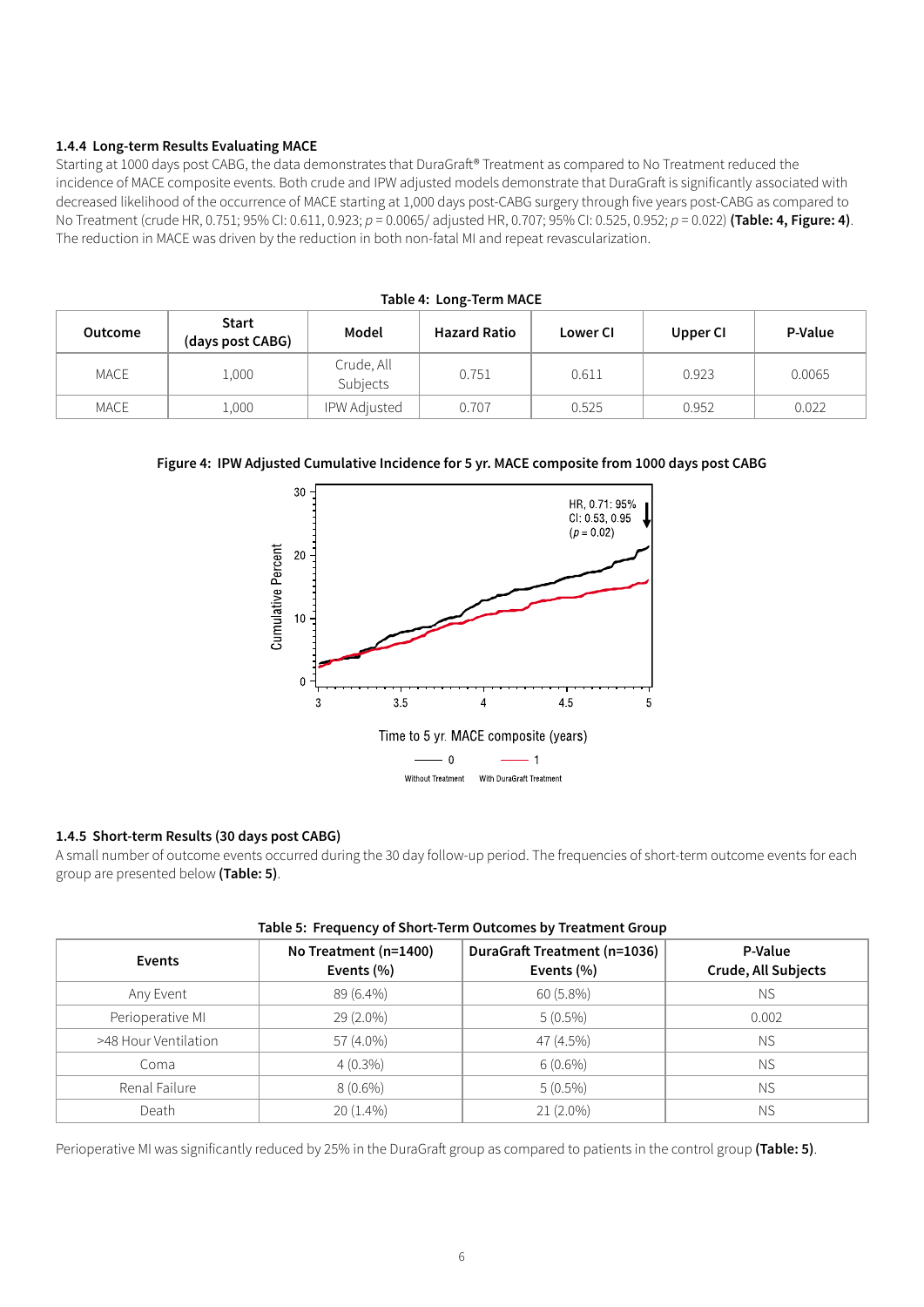

# **1.4.6 Conclusion**

The data presented here in a study that comprised of 2400+ U.S. patients supports not only safety but also improved short and long-term clinical outcomes in DuraGraft® treated CABG patients. **Figure 5** summarizes the reduction in rates of MACE and MACE composite endpoints in DuraGraft treated CABG patients. It is of note to point out that the statistically significant reductions in these serious adverse events are consistent with trends observed in a smaller retrospective study pilot conducted in the EU to evaluate DuraGraft safety and performance (data not shown).

#### **Figure 5: Summary of Clinical Outcomes**

Significant reductions in long-term clinical events with DuraGraft



\* 5 Year Composite Measure

• There was no statistical difference in all-cause death in this study.

• Causality for death could not be determined in this study.

#### **1.4.7 Study Limitations**

Certain limitations are inherent in a retrospective study of this nature. While this study provides foundational evidence supporting the use of DuraGraft as an ideal treatment option for vascular grafts, the limitations, while challenging, cannot be overlooked. The limitations of this study included the following: secular trends for operating on less healthy patients, differences in how patients were selected over time, variation in how patients were treated over time, the treatment and non-treatment groups were not concurrent and there was paucity of data requiring the adjustment to 1000 days on due to missing follow-up data occurring during 1996-1999. Despite these limitations, the strengths of the study are in its evaluation of a large patient population that captures true clinical practice evidence, strong IPW matching, follow-up comparisons up to 14 years and high concordance between the three analyses: two crude and one IPW adjusted. Although this study is retrospective, Ferguson and Chen<sup>(6)</sup> conclude that "Randomized controlled trial data parallel the findings of observational studies in MACE outcomes of CABG patients and this data synergy has changed the information matrix for decision-making in Stable Ischemic Heart Disease (SIHD) revascularization."

#### **2 Summary and Conclusions**

While CABG inarguably saves lives, VGF predisposes the patient to myocardial infarction and re-intervention. Diminished circulation to the heart muscle has significant consequences, and these include not only debilitating MACE events but also repeat hospitalization and physician visits requiring other medical interventions, medications, rehabilitation, diminished quality of life and possibly deleterious effects on other organ systems such as the nervous system (cerebrum) and kidney. The CABG procedure as it is practiced today with no vein graft treatment is substantially and negatively impacted by high VGF rates that are routinely observed. These VGF rates have largely remained unchanged since CABG was introduced as a treatment for CAD 60 years ago. The correlation between graft failure and adverse outcomes is known to exist; "bypass graft failure (CABG) has been shown in a number of studies to be independently correlated with a variety of adverse clinical outcomes including death, myocardial infarction, revascularization, and worsening of symptoms such as angina." $7^{7}$ ,  $8$  "Early Vein Graft Failure is associated with worse long term outcomes after CABG", and "non-occlusive VGF was the strongest predictor of the composite outcome (following CABG) of death, MI and revascularization".<sup>(8)</sup>

#### **2.1 Vein Graft Disease and Vein Graft Failure are Preventable**

DuraGraft®, a one-time intraoperative vascular graft treatment designed to prevent graft disease and failure has been shown to reduce with statistical significance the incidence of clinical complications following coronary bypass surgery by addressing vascular endothelial damage that occurs intra and peri-operatively. DuraGraft is an ionically balanced and buffered treatment containing antioxidants that prevents damage to vascular grafts and supports the production of nitric oxide, and thus protects the associated endothelium during *ex vivo* intraoperative procedures. The treatment is provided in a ready-to-use formulation for use intraoperatively and is compatible with current surgical practices.